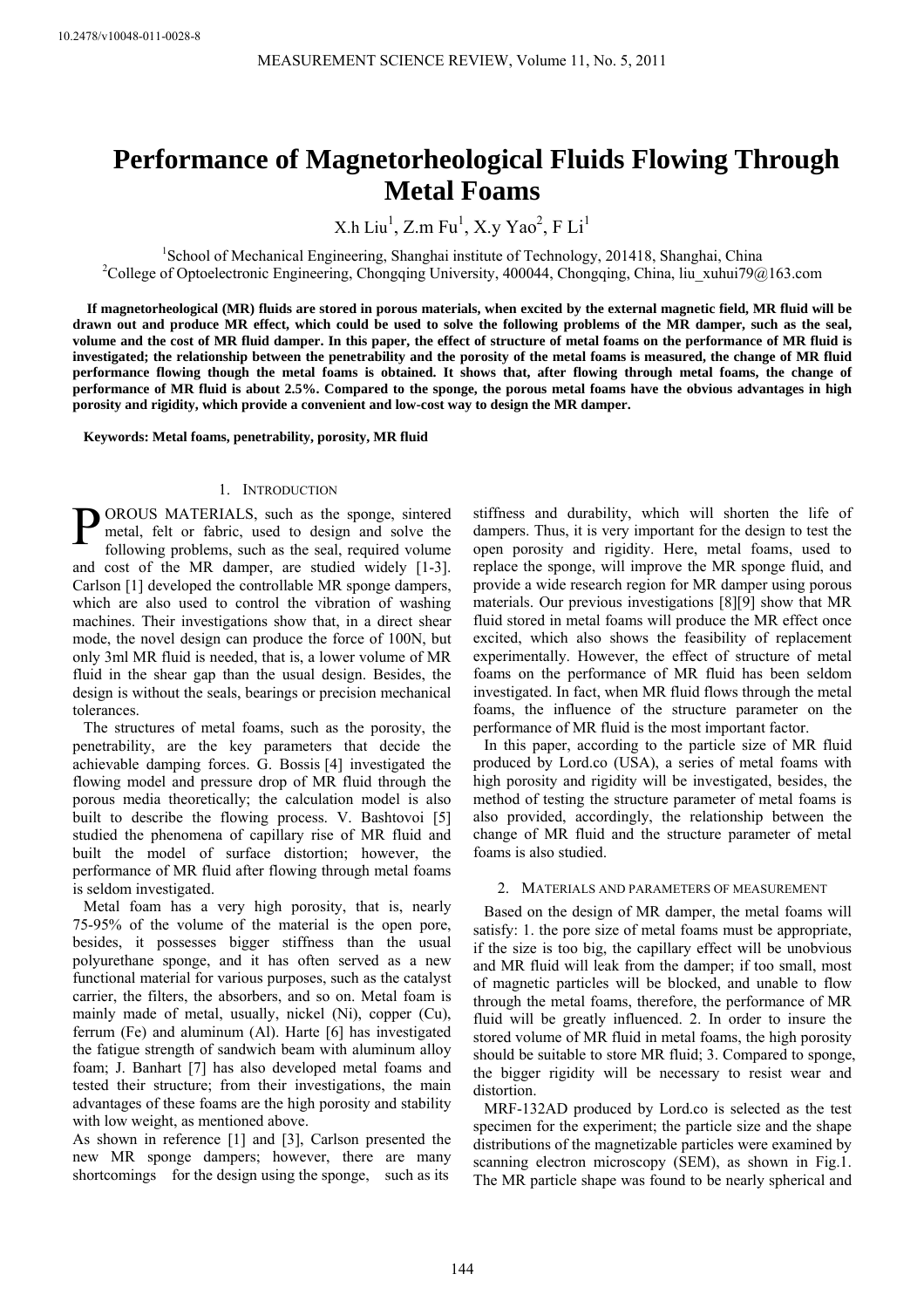typical dimensions were around 1–5 μm in diameter. The carrier liquid is hydrocarbon based oil of around 30% iron particles, the other characteristic of which is as [10];



Fig.1. The particle of MR fluid.

The production process of metal foams is shown in Fig.2. The pore size and thickness of the polyurethane (model) can be adjusted on the basis of the experimental demand, such as the open porosity is from 50 ppi to 140 ppi (pores per inch), and the thickness is about 2.0 mm. In order to make the non-conducting foam polyurethane conductive and electrodeposit the metal, the polyurethane should be pretreated, the materials used to pretreat are industrial reagent and special conducting paint; the process is mainly as follows:



Fig.2. T he production process of metal foams.

## 1. Roughening and deoxidization

In order to enhance the porosity and wettability, the model (that is, the polyurethane) will be soaked in acidic solution with potassium permanganate and be roughened first, and then deoxidized in oxalic acid solution.

## 2. Preparation of conducting layer

The special conductive adhesive (namely, carbon-containing dope) will be spread on the surface of pretreated polyurethane, then dried, thus, the non-conducting foam polyurethane will be made

conductive; the polyurethane will be soaked in the salt solution (a certain metal element, such as copper, nickel, etc. dissolved in the solution), so that the polyurethane could be electrodeposited on the metal element.

#### 3. Thermal treatment

That is, the deoxidization of the metal foams and riddance of the polyurethane and deoxidization of the metal oxide, thus, the mechanical property of the metal foams will be greatly improved.

The metal foams with various porosity and rigidity are obtained by changing the current density and mold (or polyurethane); the structure of metal foams is shown in Fig.3.



Fig.3. The metal foams (SEM).

According to the production process mentioned above, the metal foams can be considered as open-cell metals; from Fig.3, the pore size of the metal foams is from 100μm to 550μm, which is larger than the particle size of MR fluid (which is about  $3.3 \mu m$ ).

## 3. METHODS OF MEASUREMENT

As MR fluid is considered to be the suspending liquid with the solid and liquid phases, in order to obtain the change of performance of MR fluid after flowing through the metal foams, the following assumptions are made,

- MR fluid is considered as the incompressible fluid;
- The flowing state is laminar flow;
- The temperature is invariable;

Navier-Stokes equation on the fluid given [11]:

$$
\rho \frac{dv}{dt} = -\nabla p + \rho F + \mu \Delta v \tag{1}
$$

Here,  $\rho$  is the density of fluid; *v* is the velocity vector, if in the rectangular coordinate system, the component is  $u$ ,  $v$ , *w*; *p* is the isotropy pressure;  $F$  is the body force, if in the rectangular coordinate system, the component is *X*, *Y*, *Z*;  $\mu$  is the dynamic viscosity coefficient; thus, the equation (1) is transformed:

$$
\rho \frac{du}{dt} = -\frac{\partial p}{\partial x} + \rho X + \mu \Delta u
$$
\n
$$
\rho \frac{dv}{dt} = -\frac{\partial p}{\partial y} + \rho Y + \mu \Delta v
$$
\n
$$
\rho \frac{dw}{dt} = -\frac{\partial p}{\partial z} + \rho Z + \mu \Delta w
$$
\n(2)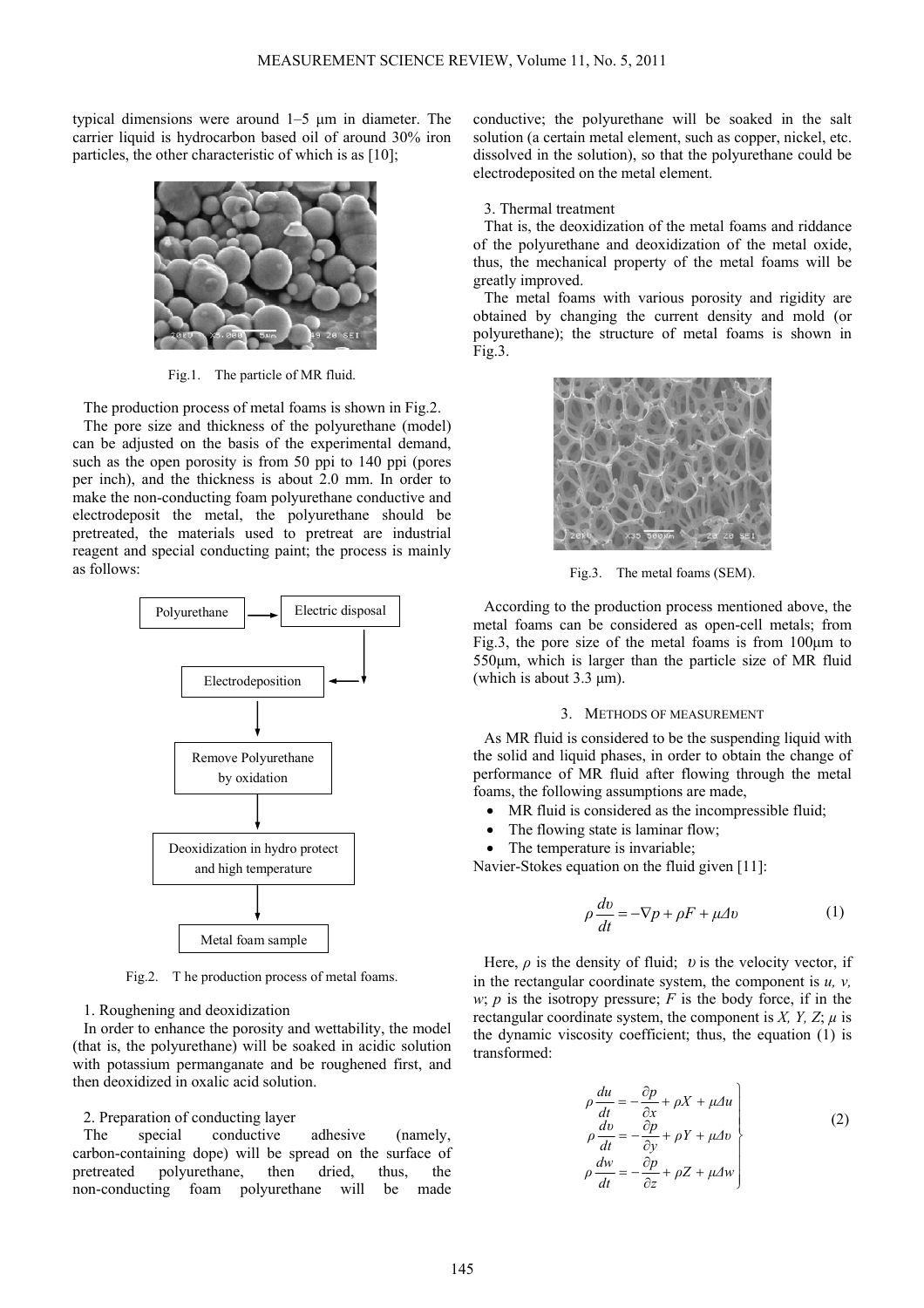According to [12] and formulas (1) and (2), when the MR fluid flows through the metal foams,

$$
\frac{Q}{A} = B \frac{\Delta p}{\eta \delta} \tag{3}
$$

Here, *Q* is the flux of MR fluid, *A* is the cross-section of channels, *B* is the permeability,  $\Delta p$  is the pressure difference,  $\eta$  is the viscosity,  $\delta$  is the thickness of metal foams.

Under the circumstances of steady flowing,

$$
B = \frac{Q}{A} \frac{\eta \delta}{\Delta p} \tag{4}
$$

As a rule, the relative permeability *K* is often expressed as,

$$
K = \frac{B}{\eta \delta} \tag{5}
$$

The permeability of the metal foams is considered as that, in a given pressure, the performance of the fluid flows through the porous materials; it rests with the characteristics of the fluid, the porosity and the pore shape of the materials and the thickness.

The porosity  $\theta$  can be described as:

$$
\theta = \frac{\text{the total volume of pores } \times 100}{\text{the total volume of the porous metallic foams}}
$$

The melted paraffin is adopted to test the porosity  $\theta$ , the method is as follows:

1. The regular metal foams are prepared, and the mass *m1*  and the volume  $V_i$  is obtained, here, the volume  $V_i$  is the total volume of the metal foams;

2. The density  $\rho$  of the paraffin is obtained by measuring cylinder; the main principle adopted is buoyancy law;

3. Paraffin is melted, the metal foams are put into and soaked in the paraffin; then the melted state is kept for about ten minutes till the metal foams are fully immerged in the melted paraffin , then the foam is cooled;

4. Scrape off the paraffin on the surface of the metal foams, the mass  $m_2$  is obtained; the difference value  $m_2$ - $m_1$  is the mass of the paraffin soaked into the metal foams. Then,

$$
\theta = \frac{m_2 - m_1/\rho}{V_1} \times 100\% \tag{6}
$$

The porosity of five selected metal foams is summarized in Table 1.

Table 1. The porosity of the metal foams

| $\frac{0}{0}$ |           |                                              |       |                   |       | I۲<br>-<br>$\omega$<br>шл<br>,,,,,<br>$\sim$ $\sim$ |
|---------------|-----------|----------------------------------------------|-------|-------------------|-------|-----------------------------------------------------|
|               | .<br>0.51 | $\sim$<br>59 $\Lambda$ <sup>*</sup><br>77.71 | 82.05 | 75.27<br>$\cup$ . | 68.14 | 111<br>$\mu_{0,0}$                                  |

#### 4. RESULTS AND DISCUSSION

The experimental setup is shown in Fig.4.



Fig.4. Schematic view of the experimental test rig.

The test rig consists of the metal foams, the glass tube and measuring cylinder (the measuring cylinder is put on the electronic balance first), the density of MR fluid is measured by measuring cylinder and the indication of electronic balance, here, the diameter of measuring cylinder is measured by calipers; the metal foam is adhered to the bottom of the glass tube.

Measurements are carried out at room temperature, when the volume of MR fluid in the measuring cylinder is N ml, this is the original time  $t = t_0 = 0$ , here, the parameter N can be chosen by the experiments, the height of liquid (here is MR fluid) in glass tube is  $H_0$ , corresponding to the original time, the pressure put on the metal foam is  $\rho_0 g H_0$ , and  $\rho_0$  is the original density of MR fluid. When the time is *t*, the height of the liquid changes from  $H_0$  to  $H(t)$ , that is, the total volume flowing through the metal foams from  $t_0$  to *t* is  $S_0[H_0]$  $-H(t)$ ], therefore, the formulas (4) and (5) can be transformed:

$$
S_0[H_0 - H(t)] = KA \int_{t_0}^t \rho_0 g H(t) dt
$$
 (7)

Where  $S_0$  is the cross-section of the glass tube and is equal to *A*, *K* is the relative penetrability,  $m^2 s/kg$ ;  $t_0$  is equal to zero,

$$
H_0 - H(t) = K \int_0^t \rho_0 g H(t) dt
$$
 (8)

That is

$$
Kt = \frac{\ln H_0 - \ln h}{\rho_0 g} \tag{9}
$$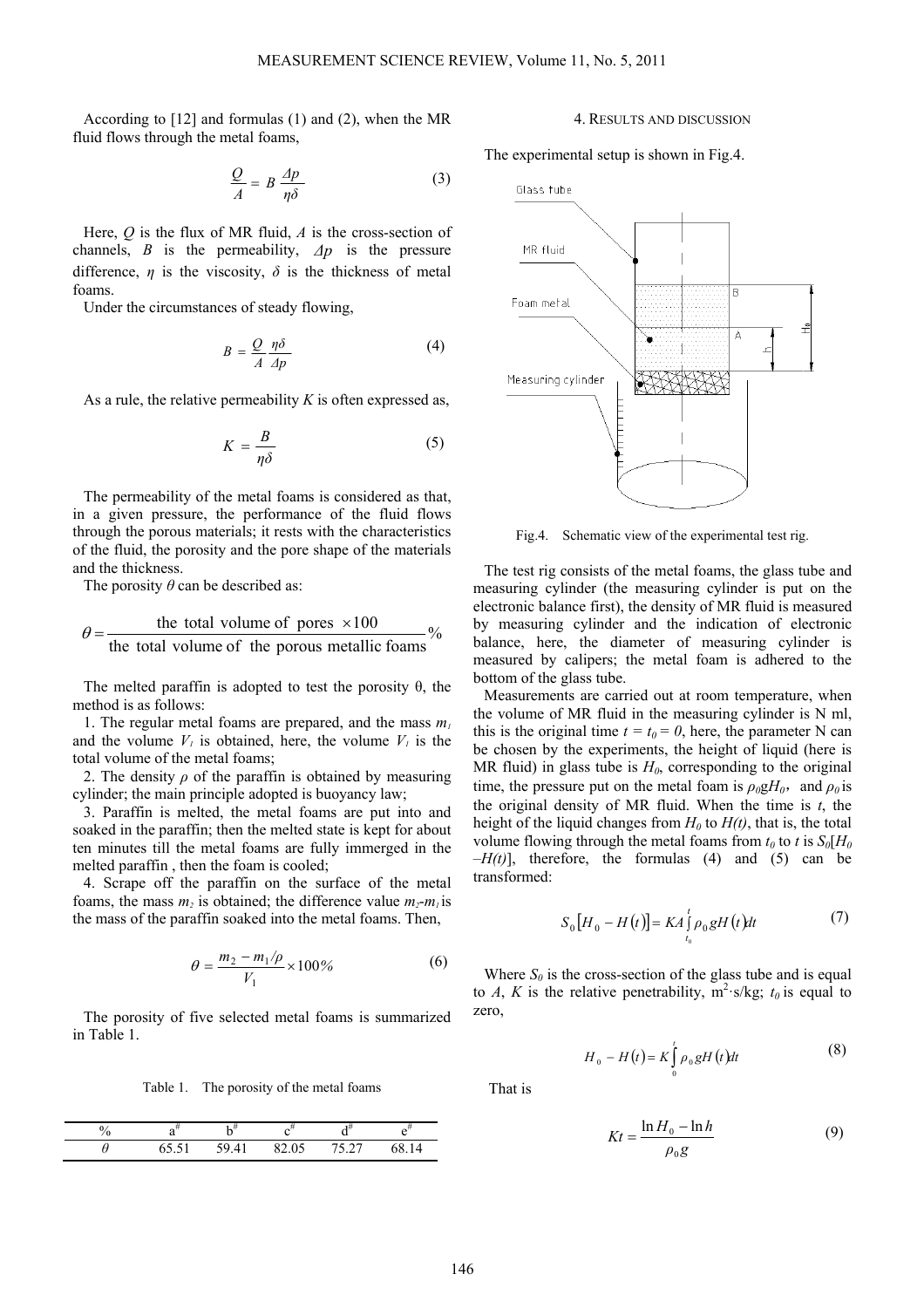Here, *h* is the height in the time *t*, if the height of liquid in the time *t* is measured, then the relative penetrability *K* will be obtained.

According to the inner diameters of the measuring cylinder, the difference of the volume increased in the measuring cylinder can be changed into the difference of the height in the glass tube; the following formula (10) is obtained

$$
K = \frac{\ln H_0 - \ln h}{\rho_0 gt} = \frac{\ln H_0 - \ln (H_0 - \frac{4V}{\pi \phi^2})}{\rho_0 gt}
$$
(10)

The penetrability is compared to Taylor experimental formula [11], as shown in Fig.4.



Fig.5. Relative penetrability vs. the porosity of metal foams. Here, the symbols (circles) show the experimental data, the solid line is a simulation with the experiential formula [12][13][14].

The initial density of MR fluid is  $\rho_0 = 2.71$  g/cm<sup>3</sup>; the collected density is shown in Fig.6.



Fig.6. Density of MR fluid after flowing through the metal foams vs. the porosity. The symbols (circles) show the experimental data for the density of MR fluid through the porous metal with different porosity, the solid line shows the original density of MR fluid.

Fig.6 also shows that with the porosity of metal foam increased, the density of MR fluid flowing through the metal foams will increase.

After MR fluid flowing through the metal foams, the maximal error bands are made by the  $b^{\#}$  metal foams:

$$
\Delta = \frac{\rho_0 - \rho}{\rho_0} \times 100\% = \frac{2.71 - 2.642}{2.71} \times 100\% = 2.5\%
$$

Here, the performance of MR fluid flowing through the metal foams is considered as nearly invariable (the maximal error is 2.5%), which is mostly due to the pore size of the metal foams that is larger than the particle size of MR fluid, that is, after flowing through the metal foams, the loss (mainly resulting from clogging) of iron particles could be negligible.

However, as the color of MR fluid is nearly black, it is difficult to obtain the change of the height in glass tube by visual observation or optical instruments; in this work, the measuring cylinder is adopted to test the liquid drop, due to the continuity of MR fluid in different pressure, the volume of the partial liquid flowing through the metal foams, but not arriving to the measuring cylinder is estimated, which will bring out the difference.

# 5. CONCLUSION

The paper presents the influence of structure parameters of the metal foams on MR fluid; the results show that the performance of MR fluid changes little after flowing through metal foams. As the foam metals have the obvious advantages in high rigidity, compared to the sponge, they can be used to design the novel and low-cost MR damper.

## ACKNOWLEDGMENTS

The work described in this paper was fully supported by the National Natural Science Foundation of China (No. 51105256).

### **REFERENCES**

- [1] Carlson, J.D. (2001). Sponge wrings cost from MR fluid devices. *Machine Design*, 22 (2), 73-76.
- [2] Guldbakke, J.M., Hesselbach, J. (2006). Development of bearings and a damper based on magnetically controllable fluids. *Journal of Physics: Condensed Matter*, 18, S2959-S2972.
- [3] Carlson, J.D., Jolly, M.R. (2000). MR fluid, foam and elastomer devices. *Mechatronics*,10, 555-569.
- [4] Kuzhir, P., Bossis, G. (2003). Flow of MR fluid through porous media. *European Journal of Mechanics*, 22, 331-343.
- [5] Bashtovoia, V., Bossis, G. (2005). Magnetic field effect on capillary rise of magnetic fluids. *Journal of Magnetism and Magnetic Materials*, 289, 376-378.
- [6] Harte, A.M., Fleck, N.A., Ashby, M.F. (2001). The fatigue strength of sandwich beam with an aluminum alloy foam core. *International Journal of Fatigue*, 23, 499-507.